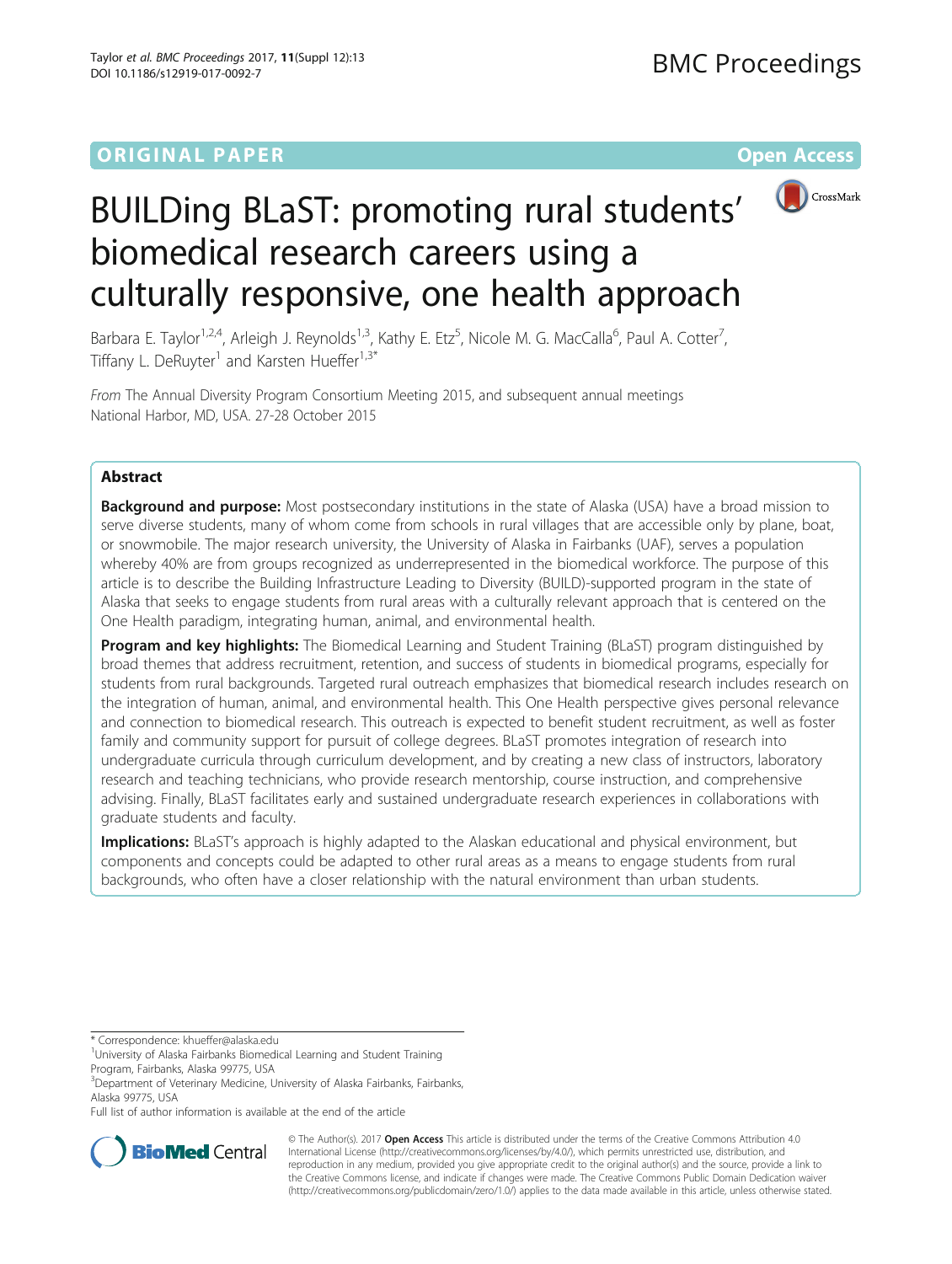# <span id="page-1-0"></span>Background and context

Education in the state of Alaska (USA) is defined by its remote location and size (Fig. 1). To prepare students, including those from rural areas, for biomedical research careers it is critical to understand Alaska's education pipeline. Alaska residents make up 90% of the student population at University of Alaska Fairbanks (UAF). Of 503 K-12 schools in the state, about 25% have a total student enrollment of 50 or fewer. Half of Alaska's schools are in small villages that are accessible only by plane, boat, or snowmobile; have three teachers for all grades combined; have 90–100% Alaska Native students; and serve 20% of the state's students. Alaska Natives make up 23% of the state's K-12 students, but account for 41% of drop-outs.

The purpose of this article is to describe the Building Infrastructure Leading to Diversity (BUILD)-supported program in the state of Alaska that seeks to engage students from rural areas with a culturally relevant approach that is centered on the One Health paradigm, integrating human, animal, and environmental health. UAF offers programs ranging from developmental education and lifelong learning to associate, bachelors, masters, and doctoral degrees. Despite a broad mission serving a diverse student population, UAF is a research university with a focus on science, technology, engineering, and mathematics (STEM) fields. Programs in STEM disciplines exist in biology, climate change, engineering, fisheries and ocean sciences, geology, geophysics, space physics, and wildlife biology. UAF offers 18 PhD programs (366 students) with a particular strength in the sciences, engineering, psychology,



States. Location of the BLaST network are indicated by stars. The location of the Fairbanks campus is indicated in red. Partner locations with road access are indicated in green, while yellow stars indicate fly-in-only locations. The distance between the northern most location Utqiaġvik (formerly known as Barrow) and Ketchikan in the south is 2140 km

indigenous studies, and anthropology. There are over 50 masters programs (765 students), over 70 baccalaureate programs (3657 students), and over 25 associate degree programs (1396 students).

Undergraduate students at UAF differ in their demographics relative to students at comparable institutions. Based on fall 2015 data, the median age of UAF's undergraduate students is 25. More UAF students (62%) attend part-time compared to the national mean (43%). Forty-one percent of UAF students complete their degree in 6 years, and only 40% who begin in a STEM program complete that degree. Mean numbers from 2007 to 2011 indicate that among 3514 students at the Fairbanks campus fitting the citizen or resident definition, 49% are low income or first generation college students and 5 % have a documented disability. Overall, 40% of UAF students are from groups recognized by the National Institutes of Health (NIH) as underrepresented in the biomedical workforce [\[1](#page-9-0)]. In planning meetings with faculty representatives from rural partner institutions prior to the development of the BLaST program, we identified several rural student needs that will be supported by the BLaST program, specifically acquisition of study skills, access to technology, and need for counseling assistance. Upon entry, 84% of students in UAF's Student Support Services (SSS) program indicate they need help with study skills. Low-income students commonly report having limited access to technology and limited skills for its use.

Based on self-reported data, Alaska Natives compose about 20% of UAF's student population, which matches the state population. Rural students in particular face many challenges. Most UAF students cannot drive home on weekends for support from family, friends, and role models. Rural communities often have few college graduates. Thus, many rural students will not have local role models with college experience and will be unable to receive guidance on academic success. Therefore, first generation college students are disproportionately fewer among students both attending and graduating from doctoral programs [\[2](#page-9-0), [3](#page-9-0)]. While UAF and the University of Alaska Southeast (UAS) (a BLaST partner) enroll Alaska Native students in a similar proportion to the state population, many of these students enroll at rural campuses for certificate or professional endorsement programs. They also do not enroll in bachelors degree programs or at the Fairbanks and Juneau campuses (only 14% of students at those campuses are Alaska Native), where most research opportunities exist. Only 6% of doctoral recipients are Alaska Native, reflecting national trends [\[4](#page-9-0)] (Of 18,758 doctorate awardees in the US in 2009, only 120 were Alaska Native or American Indian (0.6%). The American Council on Education reports Native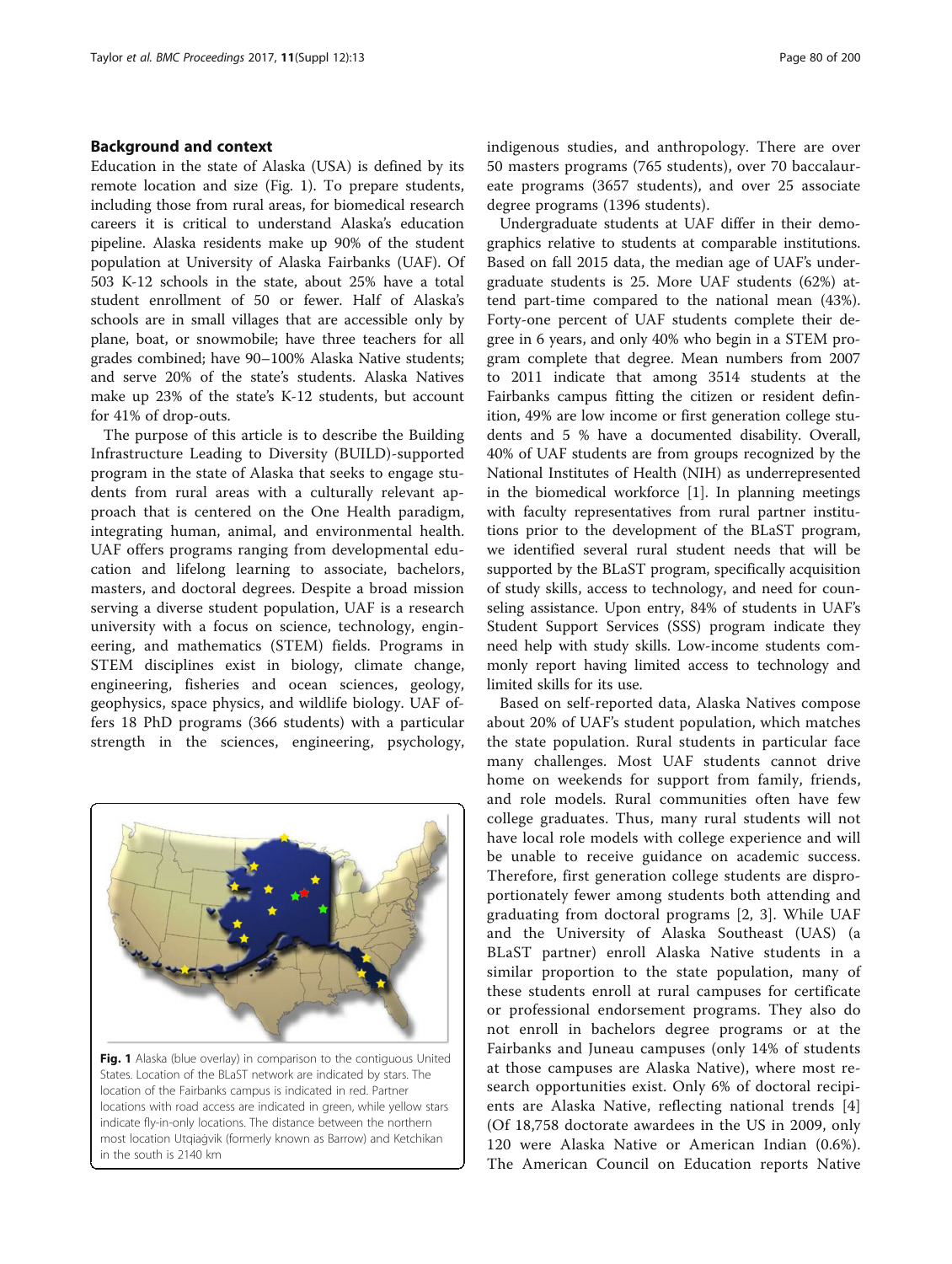Americans between 1995 and 2005 comprised 0.3 to 0.4% of all doctorates granted [\[5](#page-9-0)].

Support services and awareness programs provide pathways for rural, underrepresented and, in particular, Alaska Native students to graduate in a timely fashion. The Rural Alaska Honors Institute (RAHI), Upward Bound (UB), Alaska Native Science and Engineering Program (ANSEP), Student Support Services (SSS), and American Indian Science and Engineering Society (AISES) programs strive to increase these student's rates of success. These programs are successful despite UAF students from underrepresented groups commonly having high school grade point averages below 3.0, ACT scores less than 18, the need for developmental math and English courses prior to declaring a major, and being enrolled part-time. Even with these programs' successes, additional support is necessary to ensure the success of rural students as these students still graduate at lower rates and continue into graduate programs less often than non-rural students.

## Integrating research and teaching

UAF has a historically poor record of integrating research and teaching activities, which is a common problem in research intensive institutions [[6\]](#page-9-0). Faculty and administrators may not recognize the key role undergraduate students play in the campus' research mission, and undergraduate research mentoring may not be recognized in tenure and promotion decisions. Additionally, split appointments of many UAF STEM faculty in research institutes and academic departments means the research infrastructure is not well integrated with the academic teaching infrastructure. The benefit of split appointments is that faculty research time is protected; however, the disadvantage is that research and teaching are poorly integrated, because they are the purview of separate administrative units that potentially have different goals. Thus, undergraduate research training commands little attention by at least some research administrators. Split appointments have emerged as a major barrier for development of research programs in biomedical science [\[7](#page-9-0)] especially for undergraduate research programs, which rely on the integration of research and teaching.

Faculty in rural institutions have an advantage in this regard. Most have a bipartite workload composed of teaching and service, so any research conducted must be integrated with teaching. Even faculty with assignments in research, service, and teaching have high teaching loads and are more pressured to pursue research by integrating it with teaching duties in rural contexts. BLaST coordinates programmatic changes to integrate teaching and research, thereby enhancing research training for all undergraduates, including rural students. Recently, UAF created organizational units that integrate teaching and research. In 2011 the office of Undergraduate Research and Scholarly Activity was created to promote undergraduate research experiences. In 2013 the Department of Veterinary Medicine was established as an academic biomedical department with a mission to fully integrate teaching and research. BLaST is housed in the Department of Veterinary Medicine and thereby provides significant visibility to the research efforts in this integrated department. Currently, the university has a vibrant culture of undergraduate research, where 42% of students participate in research. UAF is uniquely positioned to serve students from rural Alaska in a healthy, well-supported, and active research environment. Furthermore, UAF's Vision 2017 and the 2012 Strategic Plan (see UAF's planning documents [[8, 9\]](#page-9-0) emphasize undergraduate research because it is recognized as a high-impact practice that leads to improved student retention and completion, and is an excellent means to build skills in critical thinking and creative problem solving [[10](#page-9-0)]. Moreover, recent studies suggest that undergraduate research significantly improves intentions to attend graduate school, and this is particularly impactful for underrepresented groups [[11, 12](#page-9-0)].

Over the past decade, infrastructure building grants from the NIH (Centers of Biomedical Research Excellence (COBRE), the IDeA Network of Biomedical Research Excellence (INBRE), and the Specialized Neuroscience Research Program (SNRP)) have led to growth in biomedical research funding (\$6 M in 2004 to \$18 M in 2013 to \$42 M in 2015). So the natural next step is to integrate student training with this infrastructure development. While BLaST harnesses existing infrastructure and works closely with existing student support programs, such as SSS, RAHI, and ANSEP, these efforts are distinct and innovative. Through close integration of research and teaching, we enhance research-training opportunities and better engage rural college campuses with efforts at the Fairbanks campus to improve opportunities for students through collaborative partnerships. We leverage existing faculty and infrastructure to improve visibility and enhance opportunities for competitive biomedical research with a focus on undergraduate training. Other programs in the past have not engaged rural college partner sites in the biomedical research enterprise. Therefore, BLaST provides a significant expansion of efforts to reach rural students throughout Alaska.

Recent advances in infrastructure, a unique student body, and the geographic location put UAF in a unique position to address the underrepresentation of students from rural backgrounds in biomedical programs.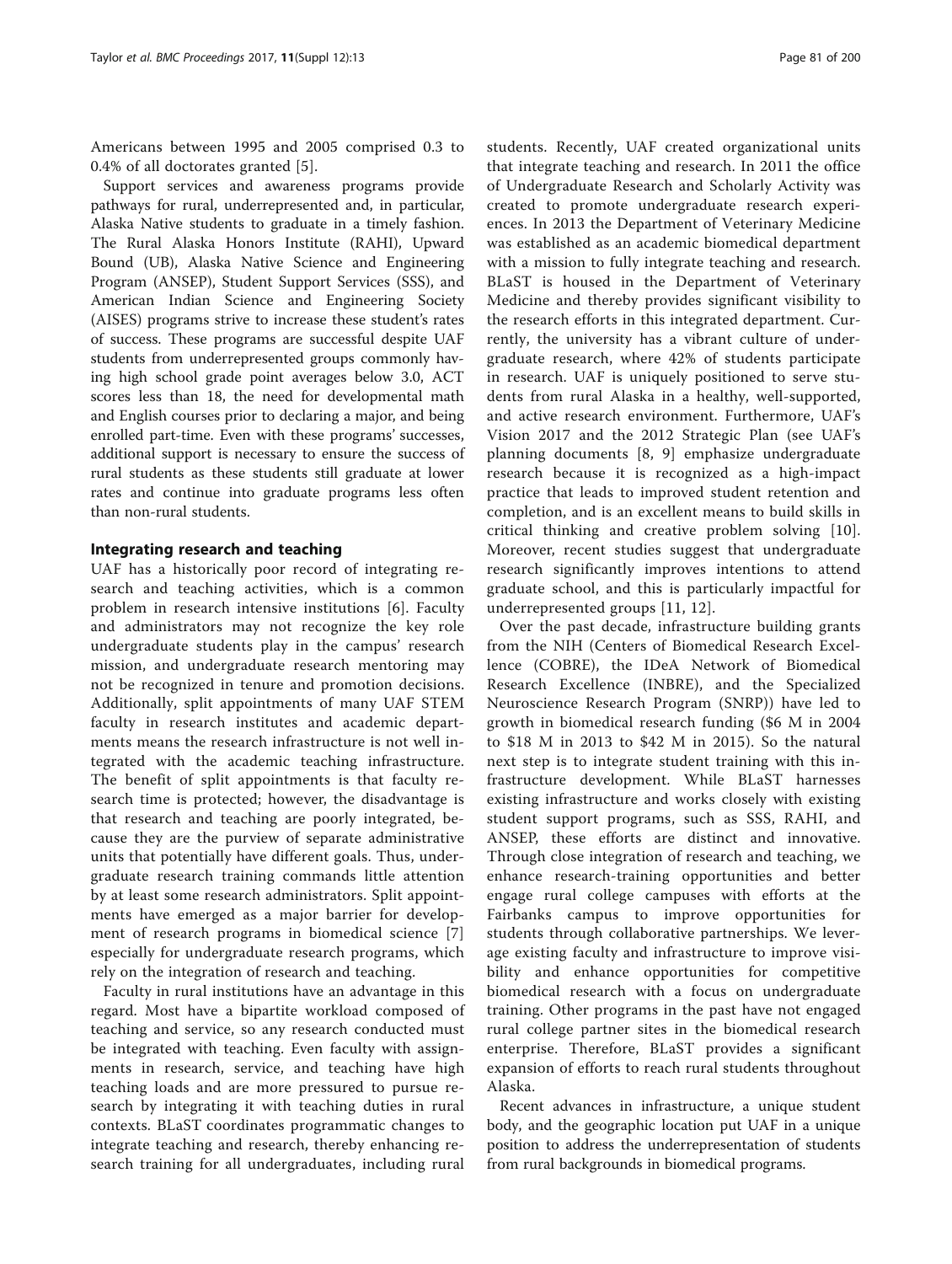# The one health paradigm for training

The rural subsistence lifestyle, which is focused on fishing, hunting, and gathering food from the environment, is a challenge for traditional western-based approaches of science and student engagement. By presenting biomedicine in the context of the One Health paradigm, we specifically engage and retain underrepresented students in this program that synergistically integrates research and teaching. In a subsistence culture, the environment and animals on the landscape provide food and subsistence activities that are culturally important to communities in rural Alaska. The One Health paradigm posits that the health of the environment, animals, and people are inextricably linked [\[13\]](#page-9-0) and must involve a collaboration of professionals in the health, environmental and veterinary sciences working together to sustain the livelihood of all living beings. Examples of curricular topics that are relevant in Alaska, especially rural Alaska, include zoonotic diseases of wildlife such as rabies and tularemia, and contaminants in the food chain (e.g. mercury in marine mammals and fish resources) as well as the effects of environmental change on subsistence resources such as fish and wildlife. Students, especially those who attend partner institutions in rural areas, are well aware of environmental changes that affect whaling, economic activity, and cultural traditions, but may not understand the western based science behind the effects of climate change. Integrating these areas in a meaningful way that reflects and respects life experiences and cultural traditions, such as hunting and fishing for sustenance, brings biomedicine into the sphere of rural students' experiences in remote Alaska. An approach where the environment, animals, and humans are interconnected is also better aligned with a more circular approach in indigenous knowledge than western science's typically linear and reductionist approach [[14\]](#page-9-0). Many of the students in these rural partner institutions are Alaska Natives.

# Research/pipeline partnerships

The BLaST network is a partnership between two separately accredited universities within the University of Alaska system (UAF and UAS) as well as Ilisagvik College, Alaska's only accredited tribal college. Information on enrollment and student demographics is provided in Table 1. Over the years UAF developed rural campuses: the Community and Technical College in Fairbanks, Chukchi Campus in Kotzebue, Northwest Campus in Nome, Kuskokwim Campus in Bethel, Bristol Bay Campus in Dillingham, and the Interior Alaska Campus, which serves numerous communities in Interior Alaska through administrative and educational centers in Fairbanks, Fort Yukon, and Tok. UAS is a regional unit of the University of Alaska statewide system that also supports rural campuses located in Ketchikan and Sitka. The rural campuses of UAF and UAS are two-year colleges that serve as pipeline partners for the 4-year campuses in Juneau and Fairbanks. Ilisagvik is Alaska's only tribal college located in Utqiaġvik (formerly known as Barrow), and also is an institution with a two-year focus. The location of the partners in the BLaST network are indicated by stars in Fig. [1.](#page-1-0)

# Program highlights: Preparing students for biomedical careers

Overall the BLaST program aims to:

 Emphasize active and experiential learning in a One Health paradigm. Activities include faculty training and support to develop and implement frequent classroom activities that require every student to engage in critical thinking and creative problem solving; and training and support for faculty to develop and implement research projects designed to engage undergraduate students in biomedical research.

**Table 1** Enrollment information and student demographics for campuses of the BLaST network

| Campus location               | University of Alaska Fairbanks |            |           |          |          |       | University of Alaska Southeast |             |              | Ilisagvik College |
|-------------------------------|--------------------------------|------------|-----------|----------|----------|-------|--------------------------------|-------------|--------------|-------------------|
|                               | Bethel                         | Dillingham | Fairbanks | Interior | Kotzebue | Nome  | Juneau                         | Sitka       | Ketchikan    | Barrow            |
| Total headcount               | 354                            | 889        | 9870      | 512      | 338      | 320   | 2910                           | 1047        | 653          | 1666              |
| Alaska Native/American Indian | 62.7%                          | 58.3%      | 10.4%     | 53.1%    | 48.2%    | 54.7% | 14.1%                          | 18.0%       | 14.9%        | 56.0%             |
| Pacific Islander              | 0.6%                           | 0.2%       | $0.7\%$   | $\circ$  | 0.3%     | 0.6%  | 1.8%                           | 1.5%        | 1.2%         |                   |
| Black                         |                                | 0.6%       | 2.3%      | 0.8%     | 2.7%     | 0.6%  | 0.9%                           | 2.1%        | 1.4%         |                   |
| White                         | 16.9%                          | 29.7%      | 63.3%     | 33.0%    | 35.8%    | 25%   | 55.8%                          | 55.8%       | 59.0%        |                   |
| Other                         | 19.2%                          | 10.9%      | 23.3%     | 12.9%    | 13.0%    | 18.8% | 21.8%                          | 22.6%       | 23.6%        | $-$               |
| Non-degree-seeking            | 39.9%                          | 52.7%      | 12.1%     | 31.6%    | 58.1%    | 72.0% | 20.8%                          | 30.2%       | 24.6%        | 47.8              |
| Associate degree              | 20.3%                          | 33.0%      | 4.9%      | 42.6%    | 0.8%     | 2.2%  | 12.7%                          | 9.6%        | 19.5%        | 52.2              |
| Baccalaureate degree          | 1.8%                           | 1.1%       | 66.2%     | 0.2%     | 0.6%     | 0.6%  | 45.3%                          | $\mathbf 0$ | $\mathbf{0}$ | 0                 |

Data in this table were compiled from references [[41](#page-9-0)–[50\]](#page-10-0)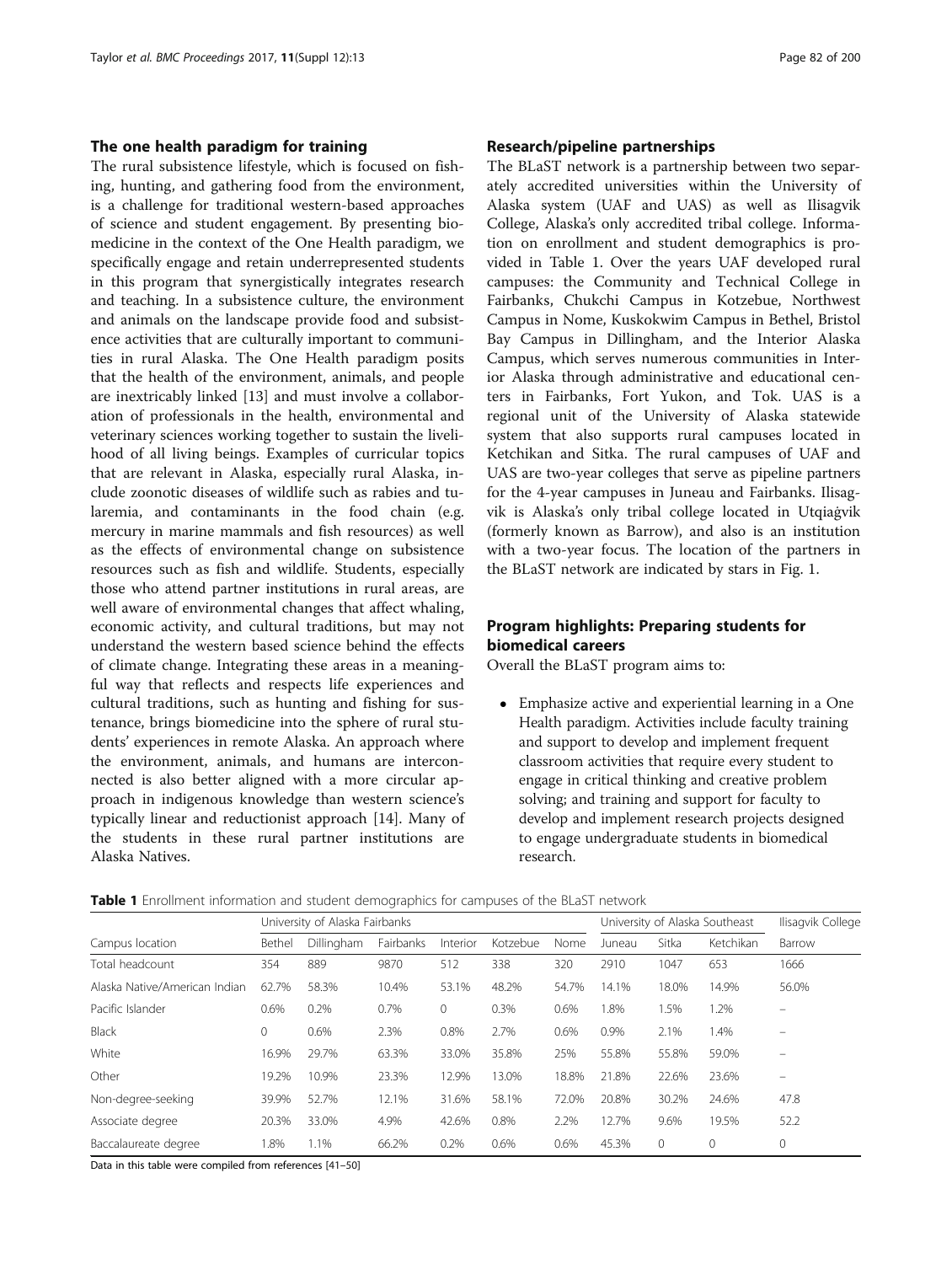- Fully integrate teaching and research, thereby immersing students in biomedical research throughout their undergraduate studies. This aim includes providing course-based research opportunities for lower division students with little or no background in college-level science, faculty-mentored projects as central components of upper division research courses, and summer research experiences.
- Embed students in a biomedical learning community that takes a holistic approach to student development by emphasizing cultural inclusiveness and comprehensive advising as well as training in critical-thinking and problem-solving skills. Activities to support this goal include establishing a biomedical learning community that integrates tiered group mentoring and ensures inclusion of students in face-to-face and online tutoring and research discussion activities that enhance biomedical knowledge, research skills, and ultimately students' self-identification as biomedical professionals. Mentoring is a well-established means to promote student retention and success [[15](#page-9-0), [16\]](#page-9-0).
- A unique aspect of our program is the integration of technical research staff in the mentoring of undergraduate students through the creation of Laboratory Research and Teaching Technician (LRTT) positions. In addition, we offer Graduate Mentoring Research Assistantships (GMRAs) that integrate undergraduate mentoring centrally in the graduate experience. These awards reflect our recognition that mentoring is part of holistic professional development for graduate students [\[17\]](#page-9-0). In addition, interaction with graduate students increases undergraduate students' intentions to progress to graduate programs in STEM fields [\[18](#page-9-0)]. Our tiered group mentoring is defined as direct engagement of undergraduate students with a tiered group of mentors ranging from fellow undergraduate students to LRTTs, GMRAs, and faculty members.
- Develop and implement mentored research workshops and experiences at the rural partner institutions as well as the Fairbanks campus. These workshops and authentic, mentored experiences at different levels will serve as a first exposure to opportunities in biomedical research for many rural students within their communities and cultures.
- Develop and implement summer biomedical research experiences for rural students at the Fairbanks campus. This is accomplished with summer research modules: an assortment of research experiences at varying levels that accommodate a scaffolding of preparation, skills and knowledge that introduce students into the biomedical research enterprise.

 Establish the Active, Connected, and Experiential (ACE) learning initiative. ACE integrates high impact learning approaches at UAF. Students actively participate in introductory courses with research modules. They synthesize traditional course information, personally relevant life experience, and research experiences in newly developed One Health interdisciplinary courses, and they experience biomedical research through research-based courses.

# Evidence base for activity

The overarching goal of BLaST is to enhance the recruitment and retention of all Alaskan undergraduate students (including those from rural and Alaska Native backgrounds) into biomedicine-related degree programs and promote their successful advancement in biomedical research. To accomplish this goal, BLaST undertakes numerous interventions as indicated above. Many of these opportunities are offered to all students in biomedicine-related degree programs and many are required for BLaST scholars. BLaST scholars are selected annually through a rigorous application process that includes among other criteria diversity experiences. Scholars are funded through an award that includes tuition, fees, a monthly stipend, as well as funding for training and research costs. Such financial support is often required to facilitate and sustain enrollment for students, especially rural and Alaska Native students, at universities and colleges. Intensive mentoring and advising of the scholars by LRTTs, GMRAs and faculty within the tiered group mentoring approach helps develop this diverse talent pool represented by BLaST scholars.

# Undergraduate research and subsistence health

The BLaST program coined the term "Subsistence Health" to emphasize the importance of One Health in the context of a subsistence lifestyle. We take the welldeveloped One Health approach to research and public health and integrate it with student engagement and training in an innovative way that incorporates students' own experiences and communities [\[19](#page-9-0)]. Such community involvement is integral to BLaST's success because in rural Alaska, the bonds between people and place are strong, and western education is sometimes seen as a threat to the bonds of family and community and to the local culture [[20](#page-9-0)–[22](#page-9-0)].

Early engagement in research benefits both retention and success of undergraduate students [[23](#page-9-0)–[26](#page-9-0)]. BLaST offers undergraduate opportunities for early and sustained engagement in biomedical research to interested students through Undergraduate Research Experience awards, which support research costs and student salary. These awards are opportunities offered to undergraduate students who are not BLaST scholars and they reach a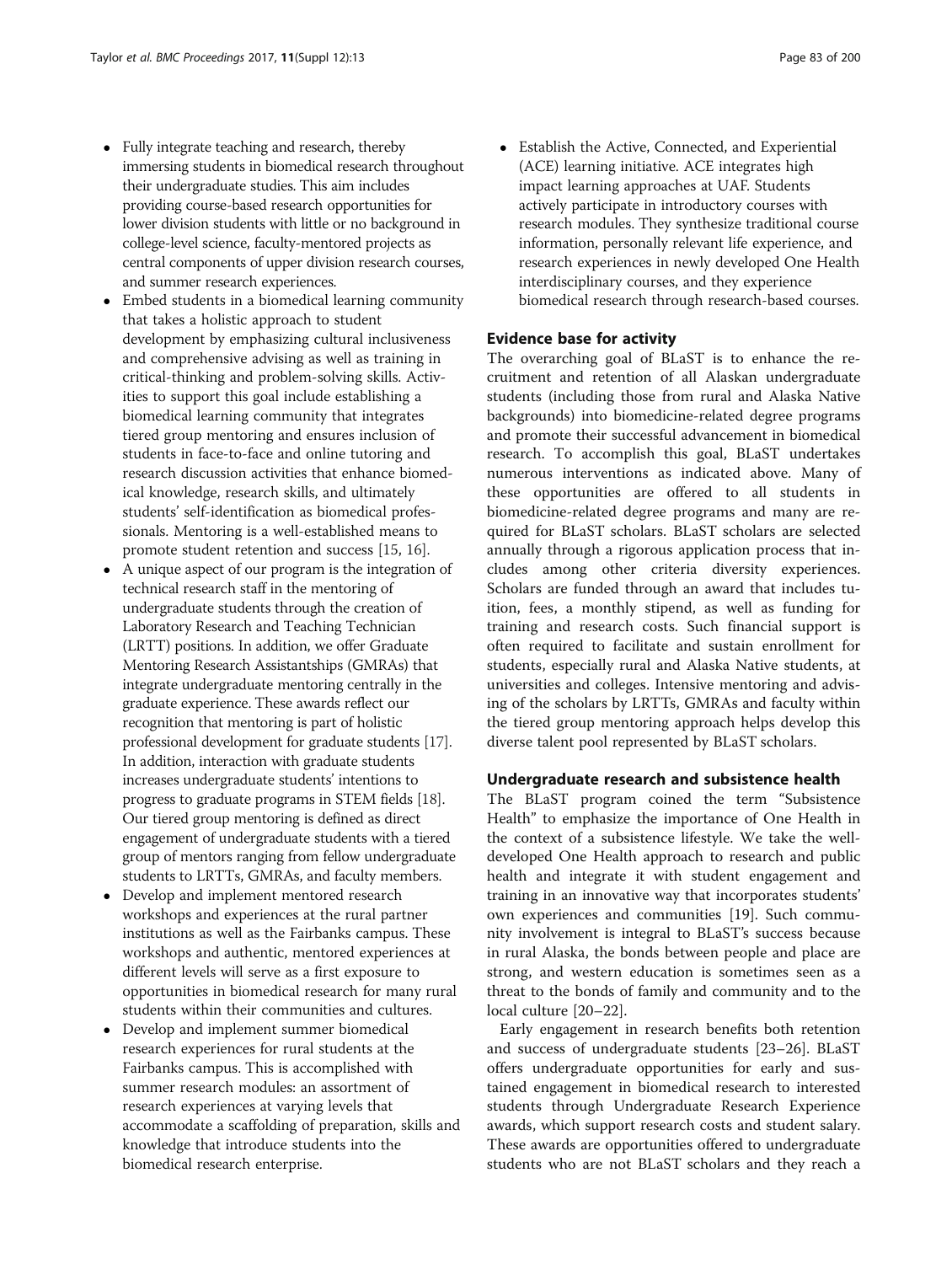broader group of undergraduate students, including those at BLaST's rural partner institutions. The engagement in research lasts from one semester to multiple years. Long-term research activities are encouraged to improve project ownership by the students.

BLaST facilitates early involvement in research through its development and promotion of courses in research readiness and integration of biomedical research modules into existing introductory courses. This curriculum development is primarily carried out by the LRTTs with oversight by the Principal Investigators. The LRTT positions are held by experienced teachers and researchers who hold masters or PhD degrees. This position is unique to BLaST and is a cornerstone of BLaST because the LRTTs are well positioned to bridge the divide between research and teaching. Early research involvement is also enabled by faculty buy-in to our program, particularly the willingness of faculty to accept research-naïve students into their projects, a willingness that is bolstered by the assurance that LRTTs will be on hand to assist with training and mentorship.

# Scaffolding and the use of LRTTs in mentoring

An extensive mentoring scaffold as represented by our tiered group mentoring approach is known to promote both retention and success of undergraduate students [[27](#page-9-0)–[30](#page-9-0)]. The LRTTs are especially important in the BLaST mentorship structure because they provide both mentorship and comprehensive advising to undergraduate students involved with BLaST. This advising includes intensive tutoring in class-related material and study skills, career advice, and direct research mentoring. These offerings are known to benefit American Indian and Alaska Native college students [[31](#page-9-0)]. Each BLaST scholar is paired with a LRTT for comprehensive advising. LRTTs are available for comprehensive advising to all undergraduates participating in BLaST.

# Active learning and reflection

The active involvement in research is based on the experiential learning model [\[32\]](#page-9-0), which postulates that students learn through active experimentation, which leads to a concrete experience. Subsequently, students reflect on their experiences and develop abstract concepts from reflective observations. Thus, active experimentation can be approached differently in subsequent rounds of learning. Many undergraduate research programs, including current efforts at UAF, focus on generating concrete experiences for students through participating in research projects that involve active experimentation on real scientific problems. The reflective observation and abstract conceptualization aspects of experiential learning are often underemphasized. In our program we integrate these two key components into the undergraduate experience, thereby improving learning outcomes and academic success [[32](#page-9-0)].

# Culturally responsive training

Honoring cultural elements shared by all Alaskans, especially those unique to rural Alaskans and Alaska Natives, and including those elements in our curricula creates an inclusive and comfortable community throughout our program. This is an evidenced-based approach that has worked well for indigenous communities throughout the US and Canada [[33](#page-9-0)–[37](#page-9-0)] and is working well for our program at UAF. BLaST's community-building activities also include aspects of, and coordinate with, programs shown to successfully support rural and Alaska Native students and other diverse students. All these programs are known for providing tutoring, comprehensive advising, and student gathering centers that regularly hold cultural events. Thus, a culturally responsive learning community benefits recruitment and retention, especially for rural and Alaska Native students and students from other backgrounds that are underrepresented in biomedical careers.

# Institutional and faculty development

BLaST's institutional and faculty development efforts enhance the research-training environment by enriching culture, institutional infrastructure, faculty skills, and mentoring capacity for biomedical education and research-training. This is facilitated by funding equipment purchases specifically designed to enable faculty to better engage undergraduate students in research training, as well as providing faculty with guidance on developing research projects that are amenable to undergraduate participation. Equipment purchases are proposed by faculty and selected by the BLaST program to enable student-focused research. Priority is given to equipment that will enable unique experiences in biomedical techniques to as many students as possible with a special focus on equipment for partner sites that will enable projects in rural Alaska. Furthermore, we logistically and financially support faculty as they develop instructional strategies, approaches, and skills to engage students and mentoring capabilities.

# Curricular innovations

BLaST has undertaken two categories of curriculum development activities. The first category is the ACE initiative, which includes active learning modules in credit-bearing introductory courses that connect research-training with the One Health conceptual coursework and provide training in professional skills and research techniques, and experiential learning through biomedical research participation. The second category consists of BLaST support for development of biomedical courses and course modules. These include massively open research experience courses focused on behavioral neuroscience that are suitable for distance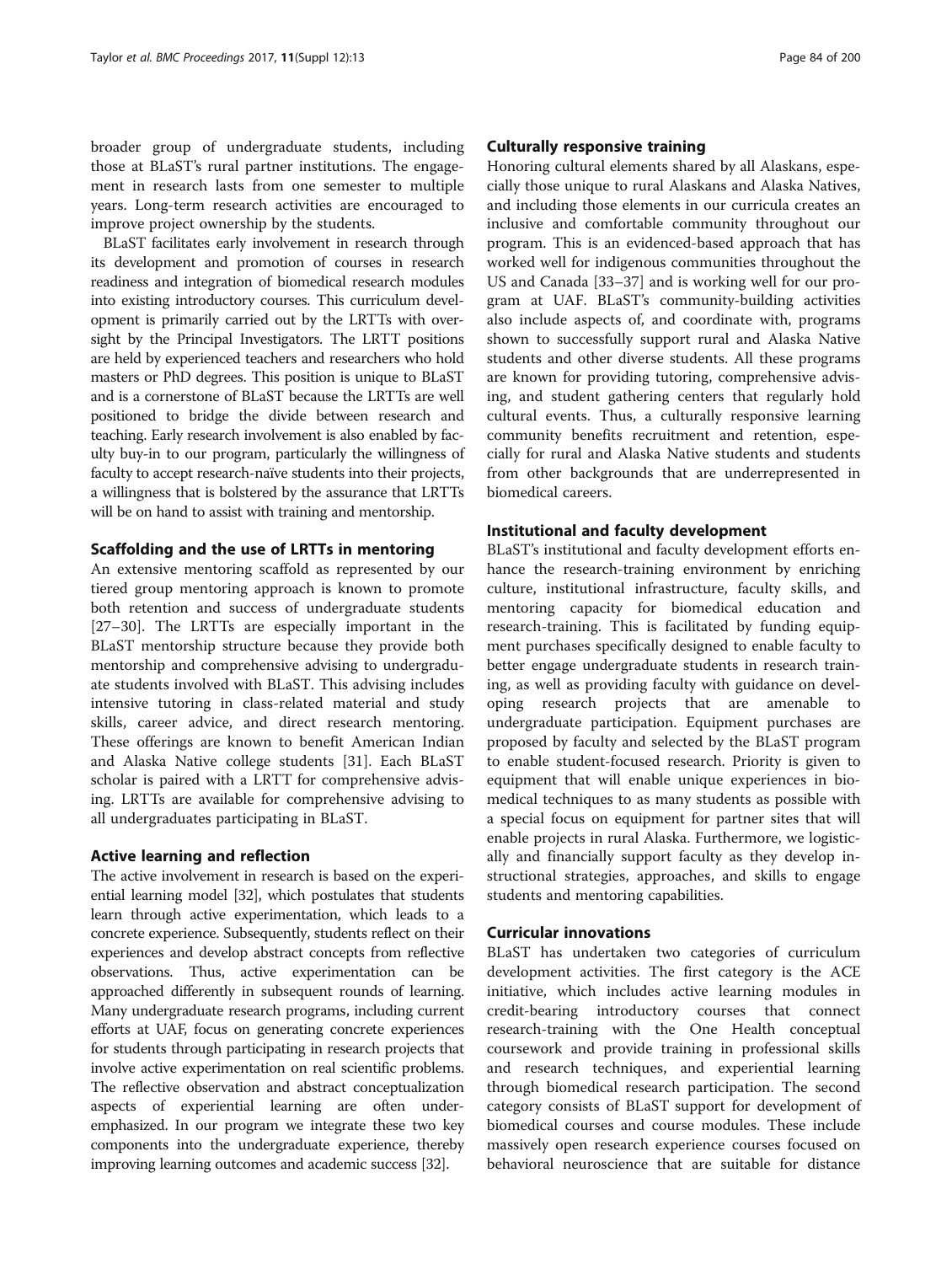delivery and are offered through the Fairbanks campus. Due to the dispersed nature of the Alaskan educational system, the distance delivery infrastructure is well developed even in the remote rural sites. BLaST, however, has also supported expansion of videoconference capabilities at the Fairbanks campus to increase interactions with rural partners.

Courses currently under development include five One Health courses that will be part of a One Health bachelors/masters program designed to accommodate students entering as freshmen or after having received an associate degree. The program will be offered at the Fairbanks campus and includes the following courses: a lower division course as an introduction to applied statistics, which will make statistics topically-relevant and tangible to the students interests; a middle division course will serve as an introduction to One Health, which will define the One Health paradigm using a broad approach with Alaska-relevant examples; and an upper division undergraduate course that is combined with a graduate level course on advanced topics in One Health. The latter course will provide an in-depth approach to the integrated nature of One Health issues with a focus on Alaska and an emphasis on how One Health issues arise and are resolved. Another upper division undergraduate course, taught in conjunction with a graduate level course as a One Health colloquium, will focus on critical evaluation of viewpoints of the many stakeholders with interests in a specific One Health problem, e.g. subsistence food availability, safety, and sustainability. Experts on several sides of the issues from multiple disciplines will present in a weekly seminar that will include discussions with, and questions from, students. At the conclusion of the course, students will, in small groups, develop and present in an open public forum a proposed process for management of the One Health issue studied during the semester. In addition to these courses at the Fairbanks campus, a microbiology course that integrates coursework and a research project on antibiotic resistance using a catheter sepsis model is currently offered at the Sitka campus.

In addition to course development, three new biomedical career pathways are being introduced into the curriculum. In the UAF College of Natural Science and Mathematics, a degree in Biology with a concentration in Biomedicine will be available for student enrollment starting spring semester 2017. This degree is intended to prepare students for biomedical graduate programs in research and health professions. Also in the college, a biomedical concentration in the biochemistry major will be offered beginning Fall 2017. This degree will incorporate research as an integral part of training during the first year and will incorporate a capstone project in the final year that can be expanded into a combined

bachelors/masters degrees. This degree will prepare students to directly enter the biomedical workforce or proceed to graduate programs in biomedical research. The third biomedical degree option is being developed in conjunction with the College of Rural and Community Development. This will be a One Health concentration within the Rural Development bachelors degree program, it will allow students with an interest in this field to transfer in with an associates degree from our rural partner campuses and complete a bachelors degree within two to 3 years. This Rural Development bachelor degree with a One Health concentration is designed for students that may have difficulty meeting the prerequisite criteria for standard biomedical curricula but have an interest in One Health as it pertains to rural Alaska. Students completing this degree will be prepared to advise rural communities on One Health issues and proceed to graduate school in One Health, community leadership, or the social sciences.

# Changes that likely lead to institutionalization of efforts and sustainability

Implementation of new courses and One Health programs will have an institutionalizing and sustainability effect by establishing the partners in the BLaST network as leaders in One Health education, especially in a rural context. This focus on One Health together with increased offerings in biomedical courses and research opportunities will boost UAF's recruitment and lead to sustainability of the BLaST initiatives.

Comprehensive advising and tutoring will benefit student retention and completion, which will boost UAF's performance as an institution of higher learning. This increased performance will lead to sustainability of these initiatives by creating institutional buy-in and long-term support, especially at rural partner institutions that are highly focused on student enrollment and success.

Faculty development as instructors, mentors, and biomedical researchers will foster "bottom-up" pressure or grassroots leadership to encourage administrators to work toward institutionalizing and sustaining BLaST initiatives. With increased faculty development that provides coaching for extramural research success, we expect such faculty to support sustaining efforts, especially when these initiatives lead to more faculty obtaining greater amounts of external funding. Some increases in applications for external funding and awards have already been seen as a result of these activities. In particular, a successful research grant was acquired by a faculty member from Ilisagvik College based on a BLaST-supported research program. This shows that research can be become sustainable with a studentfocused approach and beneficial to faculty at small rural partner sites. Similarly, faculty-driven interest in LRTT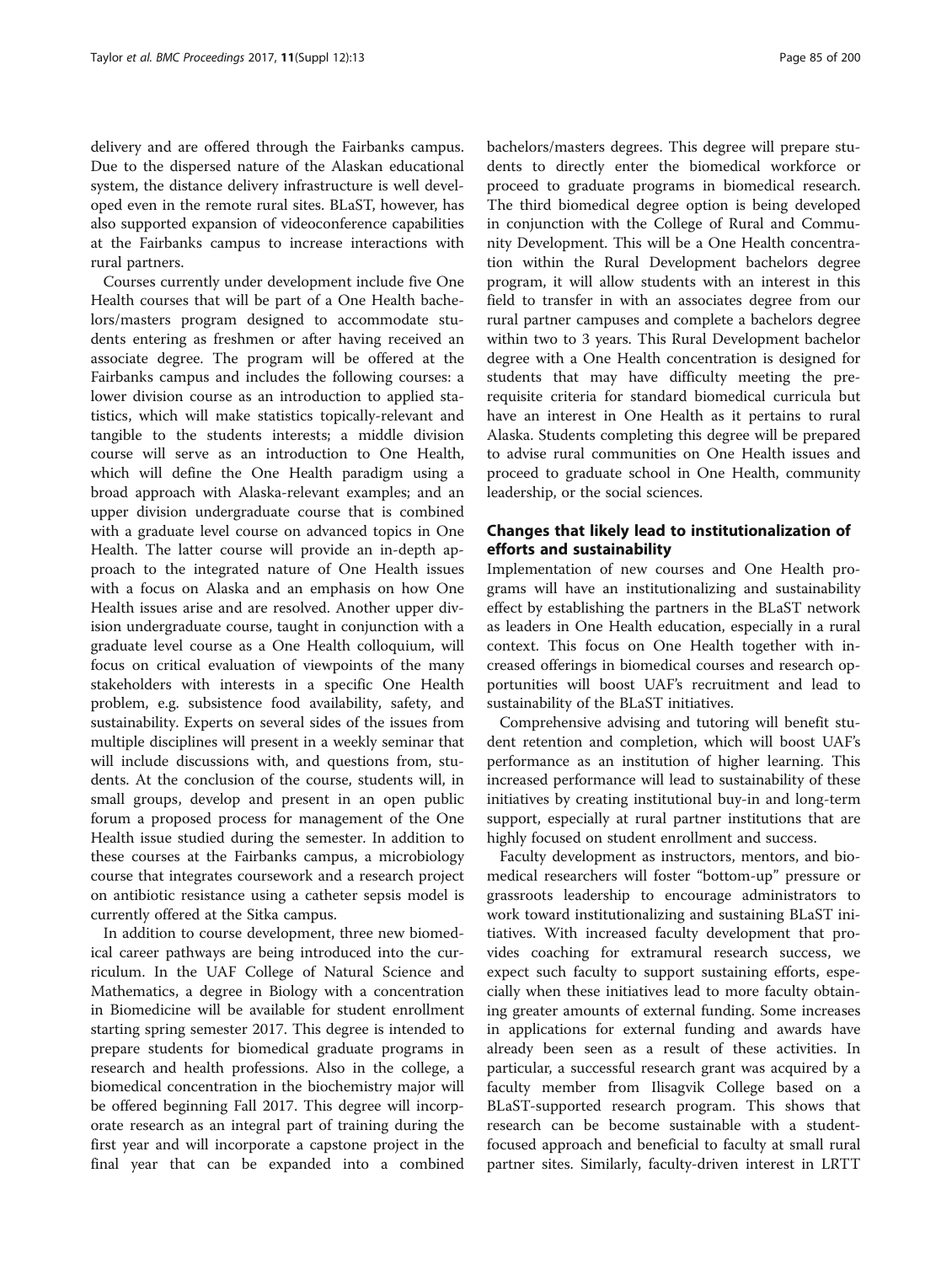positions will lead to sustained support for this approach of including technical staff in a tiered group mentoring approach to undergraduate education in research.

In addition, training graduate students and LRTTs in mentoring through the National Research Mentoring Network and similar programs, as well as including them as key members of a mentoring team, will increase the success of graduate students and technical staff in the academic enterprise, which is increasingly focused on undergraduate mentoring and greater diversity in STEM fields. Their BLaST experiences suggest that they will carry new knowledge, skills, and focus on undergraduate research with them throughout their careers in Alaska and elsewhere.

# Site-level evaluation design

The BLaST evaluation fits within larger Diversity Program Consortium's efforts to identify mechanisms and strategies that are effective at increasing participation of underrepresented groups in biomedical research. Ideally, best practices from the BLaST experience can be exported to other programs for similar target populations or operating under similar challenges with rural populations. With a primarily formative and process evaluation focus, local evaluation for BLaST complements the Diversity Program Consortium's overall impact evaluation efforts investigating student-, faculty-, and institutional-level effects. The local evaluation places less emphasis on comparison group strategies and more on longitudinal, pre-post, and retrospective pre-test approaches. The exact nature of the evaluation design varies based on stakeholder group and scope of program experience, which often varies based on geographic location. BLaST evaluation incorporates mixed method, qualitative, and quantitative approaches to capture process and formative as well as summative efforts at Fairbanks and rural partner campuses. Longitudinal trends in student-, faculty-, and institutional-level measures, and intervention-level assessments through retrospective pre-test and pre-post designs compose much of our quantitative evaluation efforts. Interviews, personal narratives, and reflective components connected to research projects compose much of our qualitative efforts.

Although we include all participating students, faculty/ mentors, and institutions in evaluation efforts, data collection approaches (e.g. instrument design and deployment strategies) reflect cultural, geographic, demographic, and logistical variables across the BLaST landscape, especially as these variables pertain to students. Students attending the Fairbanks and Juneau campuses experience a more conventional collegiate academic and social environment than do those attending the other, smaller campuses. These differences are reflected in the strategies that we propose to capture

student experience and formative input across campus types. Evaluating student experience at smaller, rural campuses deviates from those at the two larger campuses in the ratio of qualitative/quantitative data collected, and data collection strategies and instruments. Our previous experience suggests that approaching evaluation of research participants at smaller rural sites, and effectively capturing their experience through a programmatic-level lens, will neither sufficiently reflect their experience nor provide much-needed field input to inform program improvement. Additionally, modifications to semi-structured interviews for faculty are needed to help capture relevant topics including: promoting administrative support, utilizing the various BLaST resources, local recruitment strategies, and community engagement efforts at small rural campuses. Rural data are examined both in aggregate with, and contextually-separate from, program-wide data.

Differences between the two larger campuses and the smaller rural campuses necessitate modest modifications to the evaluation plan. To accomplish this, we adopt principles of utilization focused evaluation [\[38\]](#page-9-0) and participatory action research [[39\]](#page-9-0). Including and empowering high interest/low power stakeholders [[38](#page-9-0)] both incentivizes participation in the evaluation development and provides a personally relevant mechanism to inform program direction [\[39](#page-9-0)]. In practice, both faculty/mentors and undergraduate researchers become co-researchers in the evaluation as they develop an appropriate format for the student narrative (including: journaling, blogging, social media projects, digital storybooks, audio narrative, etc.), and use data collection strategies that fit the everyday experience of the participants that capture experience, impact, and community relevance [[40\]](#page-9-0). We anticipate that rural student engagement in evaluation development may highlight demographic-specific issues important for BLaST and other biomedical researchtraining initiatives with a rural focus.

Our local evaluation plan is built within the DPC' Hallmarks of Success framework approved by all BUILD sites and addresses student, faculty/mentor, and institutional activities, outputs (e.g. research training, opportunities, and participation for students and faculty), and short-term outcomes (e.g. research knowledge and skills, and knowledge of biomedical career path progression for students; development of mentor and grant writing skills for faculty), medium - term outcomes (e.g. science identity, persistence, and research productivity for students; quality mentoring, collaborative curriculum development, and research productivity for faculty), and long-term outcomes (e.g. research productivity for students and faculty). Assessment of these outcomes is accomplished through targeted surveys, selfassessments, content knowledge assessments, interviews,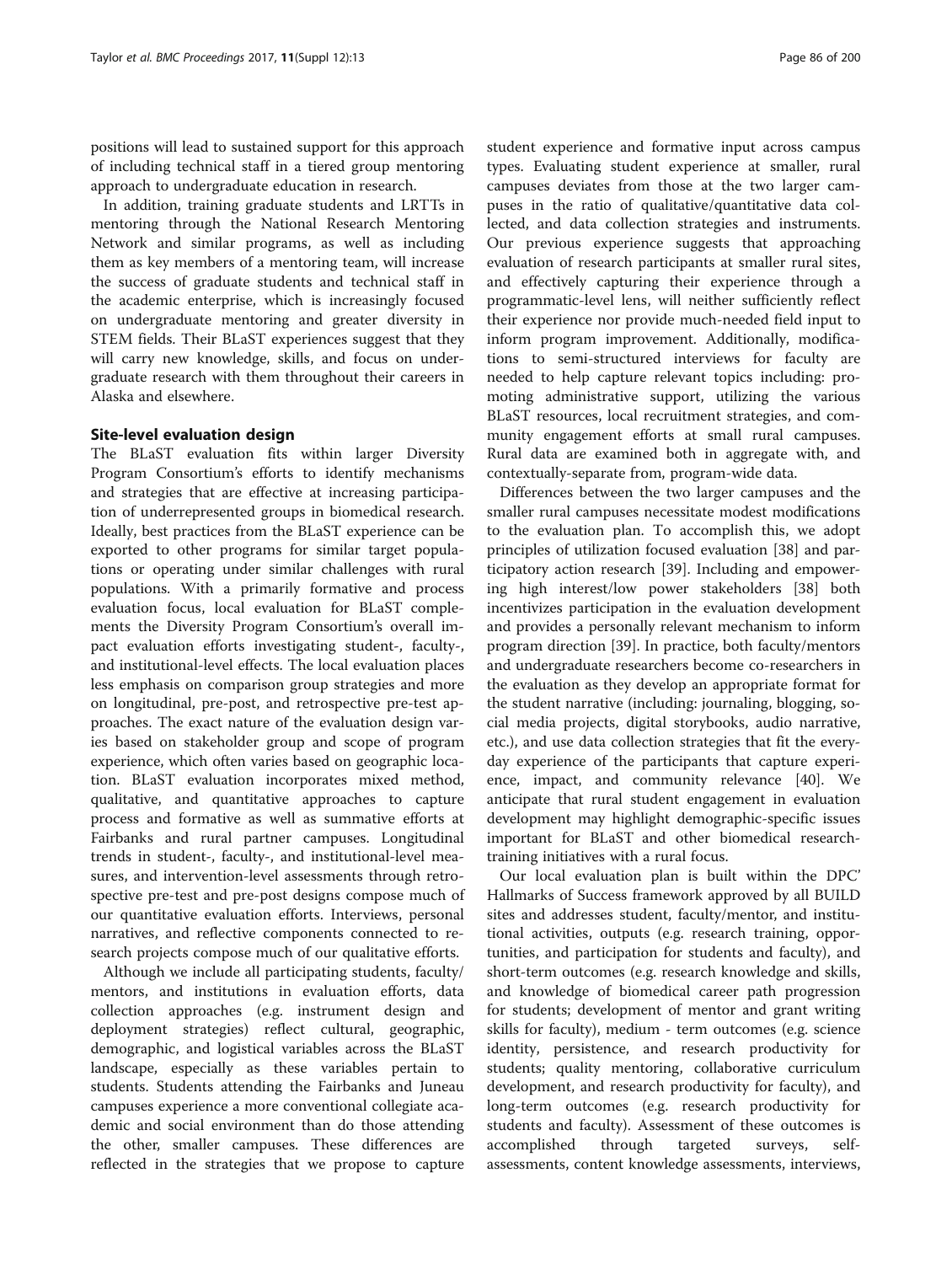and program benchmarking (see McCreath et al. in this issue for Consortium-wide Hallmarks of Success). Institutional-level goals assessed by the local evaluation include increasing research capacity at institutions, increasing diversity in biomedical disciplines, and strengthening pipelines to biomedical careers. Further, we aim to compare student-level pre-post responses with retrospective pre-test responses on self-assessments to address validity and reliability concerns in intervention-level evaluation activities.

Initial quantitative and qualitative data from students and faculty indicate high levels of engagement and satisfaction with mentored research experiences in BLaST. Undergraduate researchers report significantly increased interest, comfort, and competency in laboratory research, and improved understanding of science and of laboratory research methods  $(p < 0.01$  in all cases; Wilcoxon Paired Sample Tests). Further, these improvements were observed each semester, as students continue to perceive learning in undergraduate research experiences through successive semesters of participation. Trends suggest undergraduate researchers' interest in One Health topics increases following their research experiences; rural students are especially interested in connections between environment, animal, and human health. Process evaluation activities reveal that the broad reach of BLaST (urban/rural students across expansive geographic and cultural landscapes) requires well-defined organizational reporting structures and formalization of intra-campus partnerships to enhance program efficacy. Early identification of administrative limitations has enhanced program effectiveness and promoted leveraging of university resources to support wide-ranging BLaST initiatives.

# Conclusion: Unique features, potential contributions, and challenges

The unique features of BLaST include the use of the One Health concept in a locally adapted form as Subsistence Health in Alaska. The BLaST program proposes to engage a population underrepresented in the biomedical workforce by using a One Health focus to make biomedicine personally and culturally relevant, by equating biomedicine with the relationship between animal, human, and environmental health, which is a concept that resonates with Alaska Native and rural Alaskan culture. Another unique aspect of our program is a tiered group mentoring approach that specifically includes technical staff. By incorporating teaching and mentoring in the responsibilities of the LRTTs, we formalize the important role technical staff play in daily mentoring of undergraduate students in research. This formal recognition will increase the visibility of undergraduate research mentoring as an integral part of many technical employees beyond the LRTTs and will uniquely advance research mentoring in the BLaST network.

Potential contributions of BLaST to the broader academies of higher education include strategies for engaging, recruiting, and retaining rural students, especially those from backgrounds underrepresented in STEM fields, widespread adoption of the LRTT position, and culturally responsive mentoring for Alaska Native and American Indian students.

BLaST faces three important challenges. First the small numbers of students at rural campuses within the BLaST network will hamper quantitative and statistical analyses of BLaST's outcomes and successes. Second, travel within Alaska and out of state is extremely costly and logistically challenging, especially for the rural college partner sites. Third, research is typically not a part of the academic culture at rural campuses, with most faculty having appointments dedicated to teaching and service. Nonetheless, we believe that other campuses serving underrepresented groups in rural areas may learn from, and adopt, the BLaST approach to enhancing research-training for biomedical careers.

## Abbreviations

ACE: Active, connected, and experiential; AISES: American indian science and engineering society; ANSEP: Alaska native science and engineering program; BLaST: Biomedical learning and student training; BUILD: Building infrastructure leading to diversity; CoBRE: Centers of biomedical research excellence; GMRA: graduate mentoring research assistantship; INBRE: IDeA network for biomedical research excellence; LRTT: laboratory research and teaching technician; NIH: National Institutes of Health; RAHI: Rural alaska honors institute; SNRP: Specialized neuroscience research program; SSS: Student support services; STEM: science, technology, engineering, and mathematics; UAF: University of Alaska Fairbanks; UAS: University of Alaska Southeast; UB: Upward bound

#### Acknowledgements

We thank Theresa Vertigan for review of the manuscript.

## Funding

Work reported in this publication was supported by the National Institutes of Health Common Fund and Office of Scientific Workforce Diversity (USA). Publication of this article was funded by the CEC awards U54GM119024 and U54GM119024–03:S1 administered by the National Institute of General Medical Sciences (NIGMS); and work in this publication specifically for UAF BLaST was supported by NIGMS under three linked awards number RL5GM118990, TL4 GM 118992 and 1UL1GM118991. The work is solely the responsibility of the authors and does not necessarily represent the official view of the National Institutes of Health.

#### Availability of data and materials

Not a data based article.

## About this supplement

This article has been published as part of BMC Proceedings Volume 11 Supplement 12, 2017: The Diversity Program Consortium: Innovating Educational Practice and Evaluation Along the Biomedical Research Pathways. The full contents of the supplement are available online at [https://](https://bmcproc.biomedcentral.com/articles/supplements/volume-11-supplement-12) [bmcproc.biomedcentral.com/articles/supplements/volume-11-supplement-12](https://bmcproc.biomedcentral.com/articles/supplements/volume-11-supplement-12).

#### Authors' contributions

All authors are members of the BLaST program and responsible for development and implementation of different aspects of the program. BET and KH wrote the article. All authors edited the article. All authors approve of the final version of the manuscript.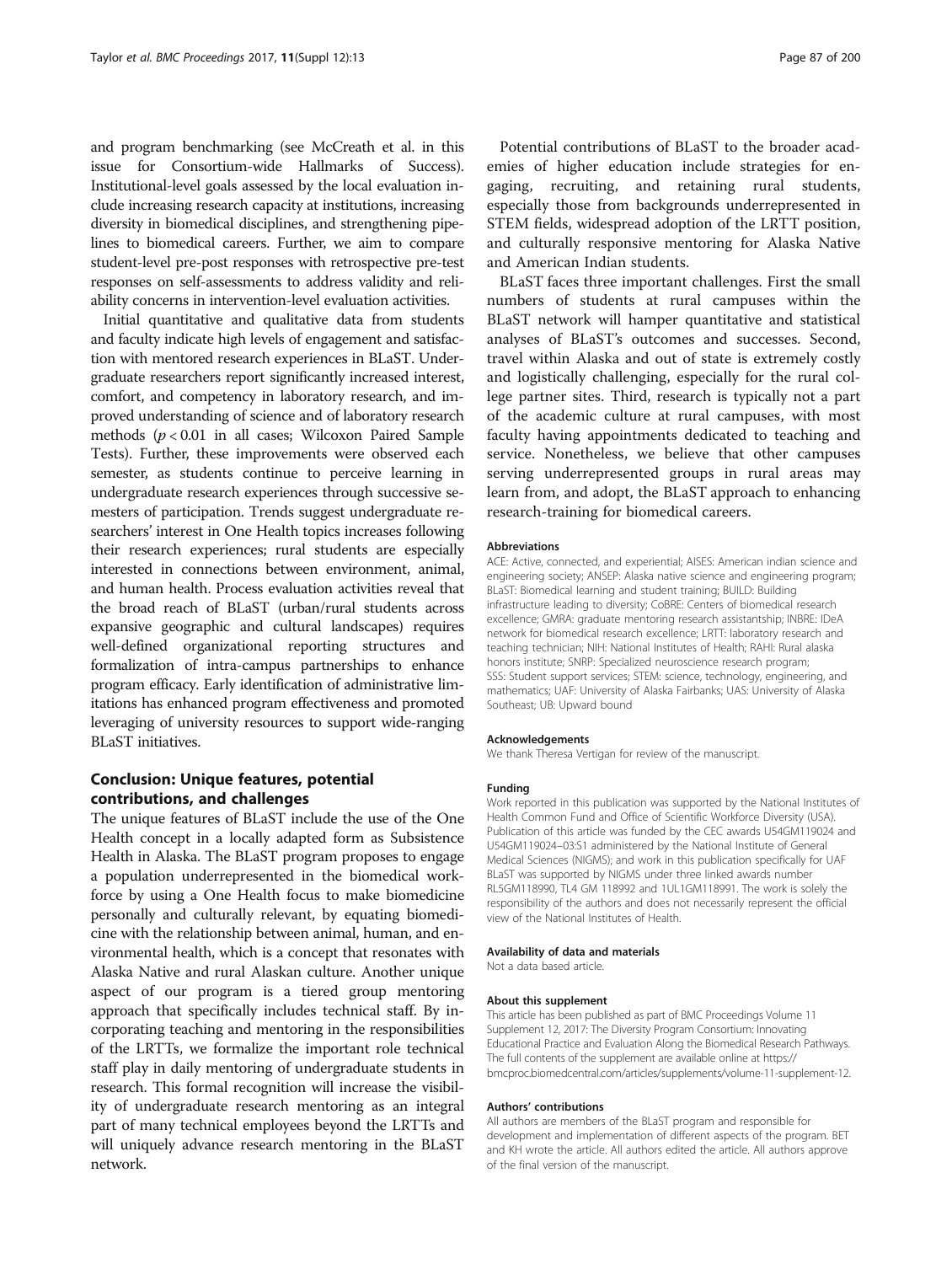#### <span id="page-9-0"></span>Ethics approval and consent to participate Not applicable

## Consent for publication

Not applicable

### Competing interests

All authors declare that they have no competing interests.

## Publisher's Note

Springer Nature remains neutral with regard to jurisdictional claims in published maps and institutional affiliations.

## Author details

<sup>1</sup>University of Alaska Fairbanks Biomedical Learning and Student Training Program, Fairbanks, Alaska 99775, USA. <sup>2</sup>Department of Biology & Wildlife, University of Alaska Fairbanks, Fairbanks, Alaska 99775, USA. <sup>3</sup>Department of Veterinary Medicine, University of Alaska Fairbanks, Fairbanks, Alaska 99775, USA. <sup>4</sup>University of Alaska Fairbanks, Institute of Arctic Biology, Fairbanks, Alaska 99775, USA. <sup>5</sup>National Institute on Drug Abuse, Division of Epidemiology, Services and Prevention Research, National Institutes of Health, Bethesda, Maryland 20892, USA. <sup>6</sup>Department of Education, Graduate School of Education and Information Studies, University of California, California, Los Angeles 90095, USA. <sup>7</sup>EvaluLogic, Sitka, Alaska 99835, USA.

## Published: 4 December 2017

## References

- 1. Notice of NIH's interest in diversity. [http://grants.nih.gov/grants/guide/](http://grants.nih.gov/grants/guide/notice-files/NOT-OD-15-053.html) [notice-files/NOT-OD-15-053.html](http://grants.nih.gov/grants/guide/notice-files/NOT-OD-15-053.html) Accessed 11 Sep 2017.
- 2. Kniffin KM. Accessibility to the PhD and professoriate for first-generation college graduates: review and implications for students, faculty, and campus policies. Am Acad. 2007;3:49–79.
- 3. Choy S. Students whose parents did not go to college: Postsecondary access, persistence, and attainment. Washington, DC: National Center for Education Statistics; 2001.
- 4. National Science Foundation, National Center for Science and Engineering Statistics: Women, minorities, and persons with disabilities in science and engineering. Arlington: Special Report 17-310;2017. NSF [www.nsf.gov/](http://www.nsf.gov/statistics/wmpd/2013/race.cfm) [statistics/wmpd/2013/race.cfm.](http://www.nsf.gov/statistics/wmpd/2013/race.cfm) Accessed 11 Sep 2017.
- 5. Cook BJ, Cordova DI. Minorities in higher education: twenty-second annual status report, 2007 supplement: Executive Education. Washington: American Council on Education; 2007. p. 26.
- 6. Jenkins A. A guide to the research evidence on teaching-research relations. York: The Higher Education Academy; 2004. p. 40.
- 7. Cotter P. Alaska INBRE Program Evaluation. Fairbanks: University of Alaska; 2014.
- 8. Kuh GD. The national survey of student engagement: conceptual and empirical foundations. New Directions for Institutional Res. 2009;141:5–20.
- 9. UAF Vision 2017 Task force report. [http://www.uaf.edu/files/sustainability/](http://www.uaf.edu/files/sustainability/about/commitments/VTF_finalreport.pdf) [about/commitments/VTF\\_finalreport.pdf](http://www.uaf.edu/files/sustainability/about/commitments/VTF_finalreport.pdf) Accessed 11 Sep 2017.
- 10. University of Alaska Fairbanks strategic plan 2012. [www.uaf.edu/files/](http://www.uaf.edu/files/provost/Draft_UAF_Strategic_Plan_2012.pdf) [provost/Draft\\_UAF\\_Strategic\\_Plan\\_2012.pdf](http://www.uaf.edu/files/provost/Draft_UAF_Strategic_Plan_2012.pdf) Accessed 11 Sep 2017.
- 11. Carpi A, Ronan DM, Falconer HM, Lents NH. Cultivating minority scientists: undergraduate research increases self-efficacy and career ambitions for underrepresented students in STEM. J Res Sci Teach. 2016; doi: [10.1002/tea.21341.](http://dx.doi.org/10.1002/tea.21341)
- 12. Crawford I, Suarez-Balcazar Y, Reich J, Figert A, Nyden P. The use of research participation for mentoring prospective minority graduate students. Teach Sociol. 1996;24(3):256-263.
- 13. One health initiative.<http://www.onehealthinitiative.com> Accessed 11 Sep 2017.
- 14. Merculieff L. Western Society's linear systems and aboriginal cultures. In: Barnbhardt R, Kawagley AO, editors. Alaska native education views from within: Center for Cross Cultural Studies Fairbanks Alaska; 2010.
- 15. Crisp G, Cruz I. Mentoring college students: a critical review of the literature between 1990 and 2007. Res High Educ. 2009;50:525–45.
- 16. Coles A. The role of mentoring in college access and success. Research to practice brief. Washington: Institute for Higher Education Policy; 2011. p. 11.
- 17. Hunt DM, Michael C. Mentorship: a career training tool. Acad Manag Rev. 1983;8(3):475–85.
- 18. Eagan MK, Hurtado S, Chang MJ, Garcia G, Herrera F, Garibay J. Making a difference in science education: the impact of undergraduate research programs. Am Educ Res J. 2013;50(4):683–713.
- 19. Hueffer K, Reynolds A, Taylor BE. Subsistence health as an approach to engage students in rural communities in biomedical research. One Health Newsl. 2016;9(1):1–3.
- 20. Kirkness VJ, Barnhardt R. First nations and higher education: the four R's respect, relevance, reciprocity, responsibility. Am Ind Educ. 1991;30:1–15.
- 21. Kushman JW, Barnhardt R. J Res Rural Educ. 2001;17:12–26.
- 22. Strand JA, Peacock TD. Nurturing resilience and school success in American Indian and Alaska native students. ERIC digest. Washington, DC: Office of Educational Research and Improvement; 2002. p. 4.
- 23. Lenfant C. Training the next generation of biomedical researchers: challenges and opportunities. Circulation. 2000;102:368–70.
- 24. Hurtado S, Eagan MK, Cabrera NL, Lin MH, Park J, Lopez M. Training future scientists: predicting first-year minority student participation in health science research. Res Higher Educ. 2008;49(2):126–52.
- 25. Conway P, Hanson B, Wages J, Gonnella T, Super H, Sens D, Doze V, Cisek K, Boeckel J. Recruiting students into science: evaluating the impact of North Dakota IDeA network of biomedical research excellence. Counc Undergrad Res. 2012;32(3):34–9.
- 26. Graham MJ, Frederick J, Byars-Winston A, Hunter AB, Handelsman J. Increasing persistence of college students in STEM. Science. 2013;341:1455–6.
- 27. Rodger S, Tremblay PF. The effects of a peer mentoring program on academic success among first year university students. Can J Higher Educ. 2003;33(3):1–18.
- 28. Center for Higher Education Policy Analysis. Mentoring scaffoldings: do they promote college access?. Los Angeles: University of Southern California; 2005.
- 29. Nora A, Crisp G. Mentoring students: conceptualizing and validating the multi-dimensions of a support system. J Coll Stud Retent: Res, Theory Pract. 2007;9(3):337–56.
- 30. Kostovich CT, Thurn KE. Group mentoring: a story of transition for undergraduate baccalaureate nursing students. Nurs Educ Today. 2013;33: 413–8.
- 31. Guillroy RM. American Indian/Alaska native college student strategies: student retention strategies. J Dev Educ. 2009;33(2):12–38.
- 32. Kolb D. Experiential learning: experience as the source of learning and development. Upper Saddle River: Prentice Hall; 1984. p. 38.
- 33. Yazzie T. Culturally appropriate curriculum: a research-based rationale. In: Swisher KG, Tippeconnic JW, editors. Next steps: research and practice to advance Indian education. Charlston: Office of Educational Research and Improvement; 1999.
- 34. Ball J. As if indigenous knowledge and communities mattered: transformative education in first nations communities in Canada. Am Ind Q. 2004;28(3&4):454–79.
- 35. Barnhardt R, Kawagley AO. Indigenous knowledge systems and Alaska native ways of knowing. Anthropol Educ Q. 2005;36:8–23.
- 36. Harmon HL, Smith KC. Legacy of the rural systemic initiatives: innovation, leadership, teacher development, and lessons learned. Nashville: Edvantia & National Science Foundation; 2012.
- 37. Barnhardt R. Indigenous education renewal in rural Alaska. In: Reyhner J, Martin J, Lockard L, Gilbert WS, editors. In honoring our children: culturally appropriate approaches to indigenous education. Flagstaff: Northern Arizona University; 2013. p. 11–20.
- 38. Patton MQ. Utilization-focused evaluation: 4th edition. Thousand Oaks: Sage Publications; 2008.
- 39. Baum F, MacDougall C, Smith D. Participatory action research. J Epidemiol Community Health. 2006;60:854–7.
- 40. Bergold, J, Thomas, S: Participatory research methods: a methodological approach in motion. Forum: Qual Soc Res 2012, 13 (1). Art. 30, [http://nbn](http://nbn-resolving.de/urn:nbn:de:0114-fqs1201302)[resolving.de/urn:nbn:de:0114-fqs1201302](http://nbn-resolving.de/urn:nbn:de:0114-fqs1201302).
- 41. Campus profile: Juneau. [https://www.alaska.edu/files/shapingalaskasfuture/](https://www.alaska.edu/files/shapingalaskasfuture/juneau.pdf) [juneau.pdf](https://www.alaska.edu/files/shapingalaskasfuture/juneau.pdf) Accessed 11 Sep 2017.
- 42. Campus Profile: Sitka. [https://www.alaska.edu/files/shapingalaskasfuture/](https://www.alaska.edu/files/shapingalaskasfuture/sitka.pdf) [sitka.pdf](https://www.alaska.edu/files/shapingalaskasfuture/sitka.pdf) Accessed 11 Sep 2017.
- 43. Campus profile: Ketchikan [https://www.alaska.edu/files/](https://www.alaska.edu/files/shapingalaskasfuture/ketchikan.pdf) [shapingalaskasfuture/ketchikan.pdf](https://www.alaska.edu/files/shapingalaskasfuture/ketchikan.pdf) Accessed 11 Sep 2017.
- 44. Campus profile: Chukchi. [https://www.alaska.edu/files/shapingalaskasfuture/](https://www.alaska.edu/files/shapingalaskasfuture/chukchi.pdf) [chukchi.pdf](https://www.alaska.edu/files/shapingalaskasfuture/chukchi.pdf) Accessed 11 Sep 2017.